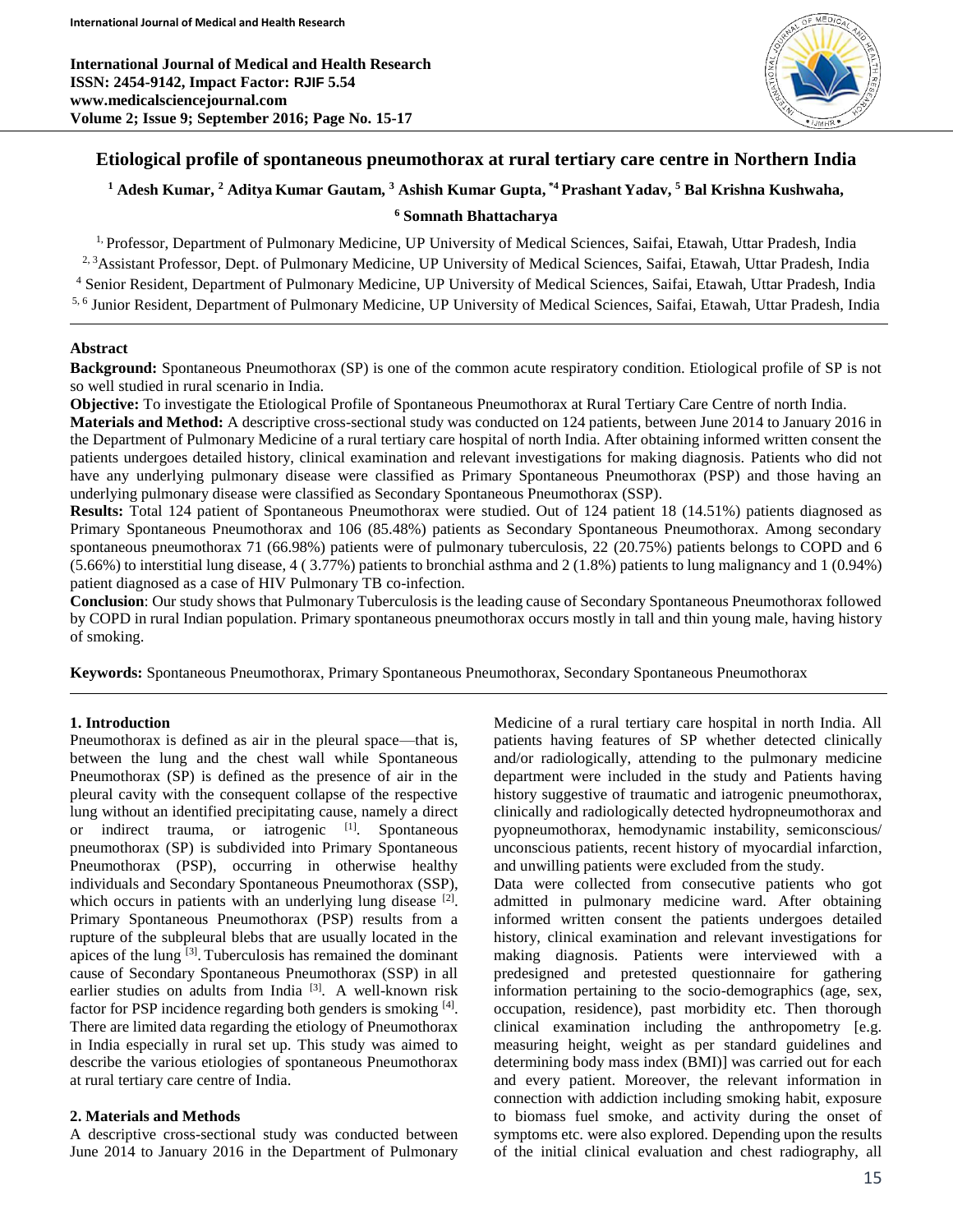patients subjected to detailed investigations like pulmonary function test, sputum acid fast bacilli (AFB) smear and culture, human immunodeficiency virus (HIV) status, high resolution computed tomography (HRCT) thorax, fiber optic bronchoscopy, and analysis of bronchoalveolar lavage fluid, to establish the underlying cause of spontaneous pneumothorax. Patients who did not have any underlying pulmonary disease were classified as primary spontaneous pneumothorax (PSP) and those having an underlying pulmonary disease were classified as secondary spontaneous pneumothorax (SSP). All patients with SSP were managed with intercostals drainage chest tube drainage. All patients with PSP were initially managed with simple needle aspiration. The outcome of this procedure was universally good, except in 4 patients with PSP who required placement of intercostals chest tube following failed needle aspiration. No treatment related complications were recorded in patients with PSP. However, 3 patients with SSP had developed empyema after intercostal tube placement.

#### **3. Results**

The patients studied had a mean age of 36.5 years (range 19- 74). Patients with PSP were significantly younger as compared to patients with SSP (mean age 24.0 years vs 47 years,  $p<0.05$ ). The age distribution of patients showed a biphasic pattern. The first peak occurred between 20 and 30 years of age, and was mainly contributed by PSP, while the second occurred between 40 and 50 years, and was mainly contributed by SSP.

Out of 124 patients 96 were male and 28 were female, with an overall male to female ratio of 3.42: 1. The male preponderance was even more dominant in PSP as compared to SSP.

There were 16 male and 2 female in 18 cases of primary spontaneous pneumothorax and 80 male and 26 female in 106 cases of secondary spontaneous pneumothorax (male to female ratio 8:1 and 3.07: 1 respectively). Average Body mass index of patients were  $23.25 \text{ kg/m}^2$ , patients who were diagnosed as PSP having BMI 21.50 kg/m<sup>2</sup> and BMI of patients of SSP was 25 kg/m<sup>2</sup> . Out of 124 patients 76 (61.29%) patients were smoker, and 34 (27.41%) patients were exposed to biomass fuel smoke. In PSP 16 (88.89%) were smoker and 2 (11.11%) patients were exposed to biomass fuel smoke and in SSP 60 (56.60%) were smoker and 32 (30.18%) were exposed to

biomass fuel smoke. Sputum smear examination for Acid Fast Bacilli were positive in 16 (15.09%) cases of SSP and negative in all the cases of PSP. History of taking anti tubercular treatment present in 55 (55. 18%) cases of SSP. On HRCT thorax, there were fibrosis and honeycombing present in 4 cases suggestive of Idiopathic pulmonary fibrosis (IPF) Among secondary spontaneous pneumothorax 71 (66.98%) patients were of pulmonary tuberculosis. These patients had either previous history of pulmonary Tuberculosis [old treated pulmonary tuberculosis 55 (51.89%)] or having active pulmonary Tuberculosis [16 (15.09%)] and 22 (20.75%) patients belongs to COPD and 6 (5.66%) to interstitial lung disease, 4 (3.77%) patients to bronchial asthma and 2 (1.8%) patients to lung malignancy and 1 (0.94%) patient diagnosed as a case of HIV Pulmonary TB co-infection.

#### **4. Discussion**

The aetiology of such bullous changes in otherwise apparently healthy lungs is unclear, undoubtedly, smoking plays a role. The lifetime risk of developing a pneumothorax in healthy smoking men may be as much as 12% compared with 0.1% in non-smoking men this trend is also present, though to a lesser extent, in women. [5-7] PSP is not a common disease, and has an incidence of 7.4-18 cases per 100,000 population per year among men and 1.2-6 cases per 100,000 population per year among women. [8] Despite the absence of underlying pulmonary disease in patients with primary pneumothorax, subpleural blebs and bullae are likely to play a role in the pathogenesis since they are found in up to 90% of cases of primary pneumothorax at thoracoscopy or thoracotomy and in up to 80% of cases on CT scanning of the thorax. [9, 10] Patients with primary pneumothorax tend to be taller than control patients [11, 12] The gradient in pleural pressure increases from the lung base to the apex, thus alveoli at the lung apex in tall individuals are subject to significantly greater distending pressure than those at the base of the lung and, theoretically, are more predisposed to the development of subpleural blebs.<sup>[13]</sup> As per the study on SP in India conducted by Gupta D *et al*, the SP showed a bimodal age distribution, the 1st peak being in the age group of  $20 - 30$  years and the 2nd peak occurring in the age group of  $40 - 50$  years. [14]

**Table 1:** Demographic Characteristics of Study Population

| S/N                                      | Total Number of Cases (N= 124) | $PSP(N=18)$  | $SSP(N=106)$  |
|------------------------------------------|--------------------------------|--------------|---------------|
| Age (Years)                              | 36.5                           | 24           | 47            |
| Sex(M/F)                                 | 96/28                          | 16/2         | 80/26         |
| BMI $(Kg/M^2)$                           | 23.25                          | 21.5         | 25            |
| Smoker                                   | 76 (61.29%)                    | 16 (88.89%)  | $60(56.60\%)$ |
| <b>Biomass Fuel Smoke Exposer</b>        | 34 (27.41%)                    | $2(11.11\%)$ | 32 (30.18%)   |
| Sputum Smear For AFB                     | 16 (12.09%)                    |              | 16 (15.09%)   |
| <b>History Of ATT Intake</b>             | 55 (44.35%)                    |              | 55 (55.18%)   |
| Fibrosis And Honeycombing On HRCT Thorax | $4(3.2\%)$                     |              | 4(3.7%)       |

PSP: Primary Spontaneous Thorax, Ssp: Secondary Spontaneous Thorax,

AFB: Acid Fast Bacilli, Att: Anti Tubercular Treatment

**Table 2:** Etiological Distribution of Secondary Spontaneous Pneumothorax

| <b>Diagnosis</b>                         | Number 106 (100%) |  |
|------------------------------------------|-------------------|--|
| <b>Pulmonary Tuberculosis</b>            | 71 (66.98%)       |  |
| Ia. Old Treated Pulmonary Tuberculosis   | 55 (51.89%)       |  |
| Ib. Active Pulmonary Tuberculosis        | 16 (15.09%)       |  |
| Chronic Obstructive Pulmonary Diseases   | 22 (20.75%)       |  |
| <b>Interistial Lung Disease</b>          | 6(5.66%)          |  |
| <b>Bronchial Asthma</b>                  | 4(3.77%)          |  |
| Lung Malignancy                          | $2(1.8\%)$        |  |
| HIV-Pulmonary Tuberculosis Co- Infection | $01(0.94\%)$      |  |